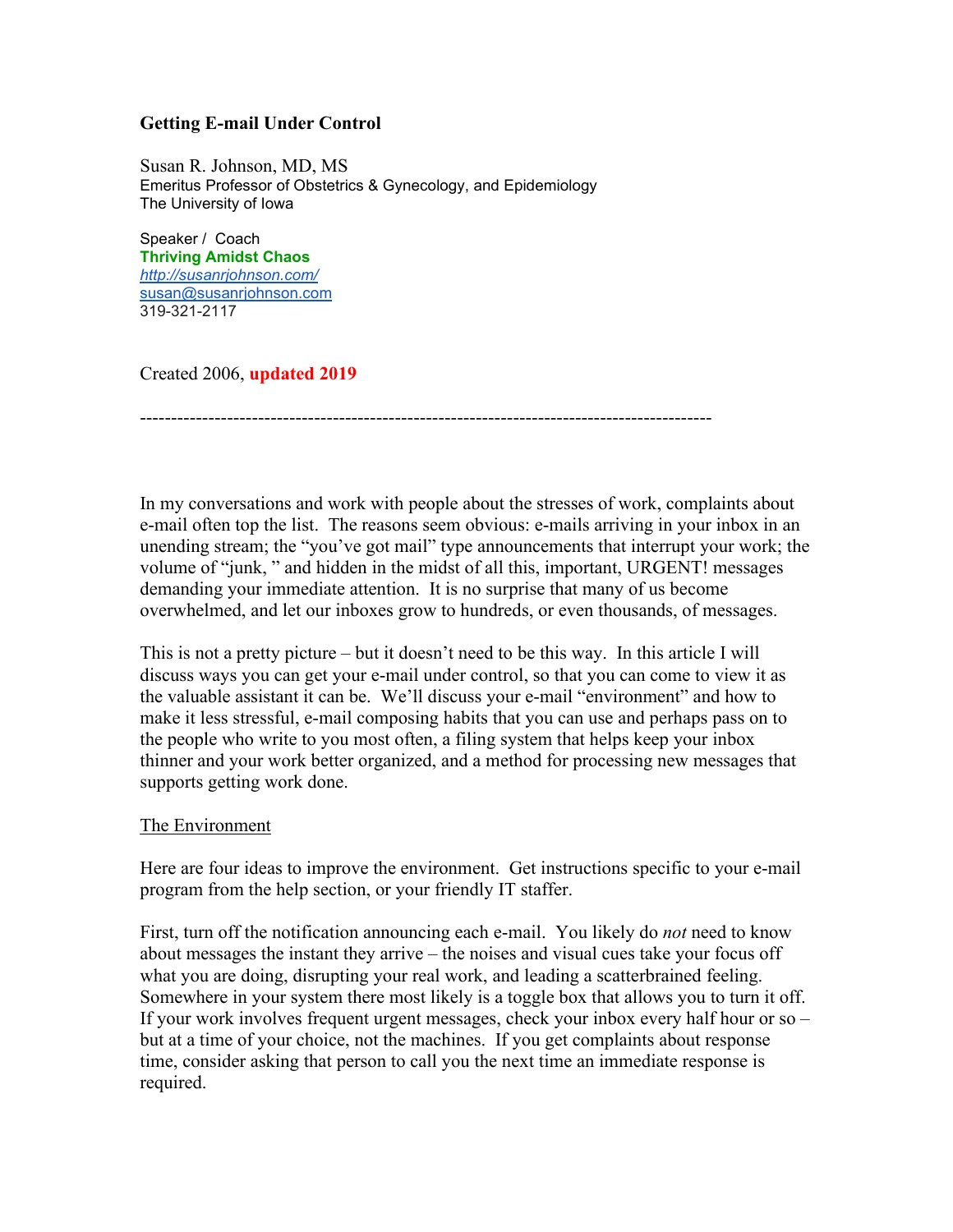Second, create an automatic signature block. Nothing is more annoying that needing to call someone who has e-mailed you, but not provided their number. When you create a new message, this block automatically is inserted, saving you countless keystrokes. It should contain at least your full name, phone number, fax number, and e-mail address. You can also include a mailing address, title, and anything else you like. In Outlook you can create multiple signatures, and, for example, have a "long form" automatically attached to new messages, and a "short form" automatically attached to replies. If you have different positions (such as faculty member and journal editor), you can create a separate signature block for each.

Third, learn the keyboard commands for the most common actions you use, including how to open, reply to, delete, and move your messages to another folder. This is ergonomically sound advice, and it will make your e-mail experience physically less stressful.

Fourth, if your e-mail is part of an institutional exchange server (i.e. your message are stored centrally on a network drive), you probably have limited cyberspace available for your messages. When that space becomes full, you may be prohibited from receiving or sending messages until you clear some space, or at least the system will slow down – and who wants to wait more than a second for the computer to respond to your keystroke! You prevent these events by keeping your primary network folders small, and saving other messages to folders outside the primary inbox server space. Two folders that often don't get emptied regularly are "deleted" items and "sent" items. Empty them daily, and your system will run more smoothly.

#### Composition

E-mail is best used to provide either **factual information** ("The June 22nd molecular genetics journal club meeting will be held in Room 101 of the Smith Research Building"), or **to ask a straightforward question** ("When is the next molecular genetics journal club?"). E-mail is the wrong medium with which to express negative emotions, or to raise personally or politically sensitive issues. Institutional e-mail may be discoverable, and more importantly, your tone is easily misjudged. Deliver these kinds of messages in person, or by telephone.

E-mail messages should be brief, almost never more than one screen in length. This medium does not lend itself to comfortable reading of long messages.

Make the subject line informative. A blank subject line, or one that says "hi" wastes the recipients time. Instead say: <Details of the June  $22<sup>nd</sup>$  journal club enclosed>; or <Today's pizza lunch is cancelled>. This kind of subject line allows the recipient to make an informed decision about when to read (for the first example), or whether to open at all (for the second). If you need a reply the same day, say so: <REPLY TODAY: your sandwich selections for tomorrow's box lunch>. Or, if no reply is needed,  $\leq$ FYI: minutes of the December faculty meeting>.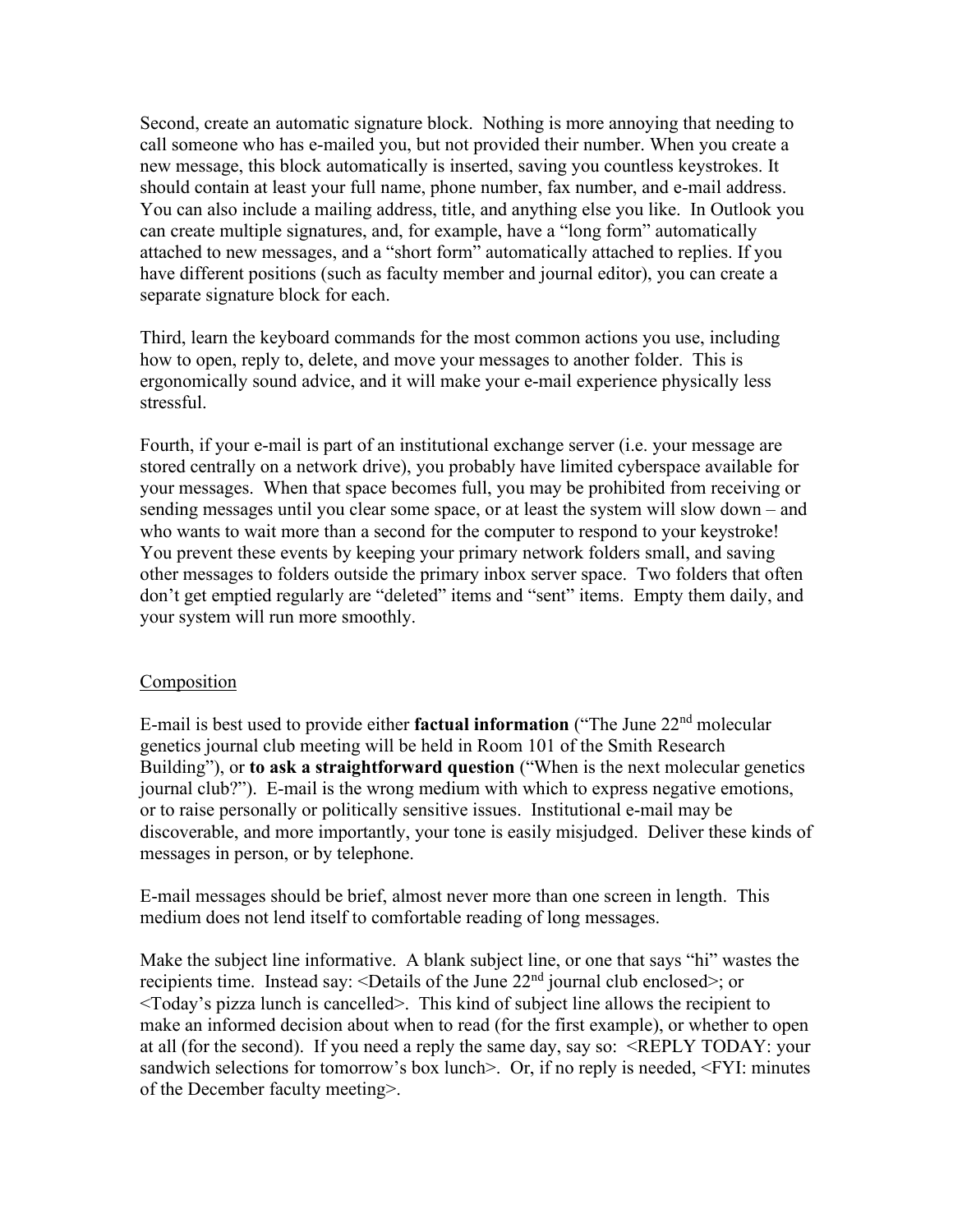Think carefully before copying others. Much of your own inbox is likely filled with messages copied to you that you don't need to see.

# Filing

To keep your inbox empty, you need folders to store messages you want to save. Here are three folders that most people will find useful.

**"Waiting for"** is a folder used to store messages that you have sent OTHER people, and for which you are awaiting a reply. This folder should be a top level folder (i.e. not a subfolder), at the same level as the Inbox. Here is how to use this folder: You have sent a message to Jane, asking for the date and time of the next molecular biology journal club. Because you need this information, you will put that sent message in the Waiting For folder. The two universally available methods to do this are: 1) After clicking the "send" button, go to the sent items folder, "grab" the message, and drag it to Waiting for. 2) CC or BCC yourself on the original message and you copy will appear in your Inbox and you can drag to Waiting for. Now you don't need to rummage through dozens of sent items to know who you am waiting to hear from; instead, you have a simple list to review periodically.

**"Projects"** is a main level folder. I use the term "projects" for work I am currently doing that involves multiple tasks. You may choose a different name, such a "Current Work," or any phrase that is meaningful to you. The Projects folder is a place to create subfolders in which to store email associated with individual work projects. **These emails are moved to the specific Project subfolder** *only after* **you have dealt with whatever the email requires you do to. In other words, these folders are for storing completed emails only.**

Here is an example:

#### -Projects

- Journal club meeting plan
- Lab assistant hire AIM to complete by mid-June
- Lecture preparation DUE May 20
- R01 submission DUE JUNE 1

In most email programs, these subfolders will sort in alpha-numerically, so pick a name that that will make it easy to find the subfolder – for example, starting with a key noun (as shown in the example) is better than a verb. Use this same organizational approach to creating names for paper files and virtual document folders associated with these same projects. Paper folders for each project are stored together in alphabetical order in a single file drawer, and virtual project folders are subfolders of a Project folder (for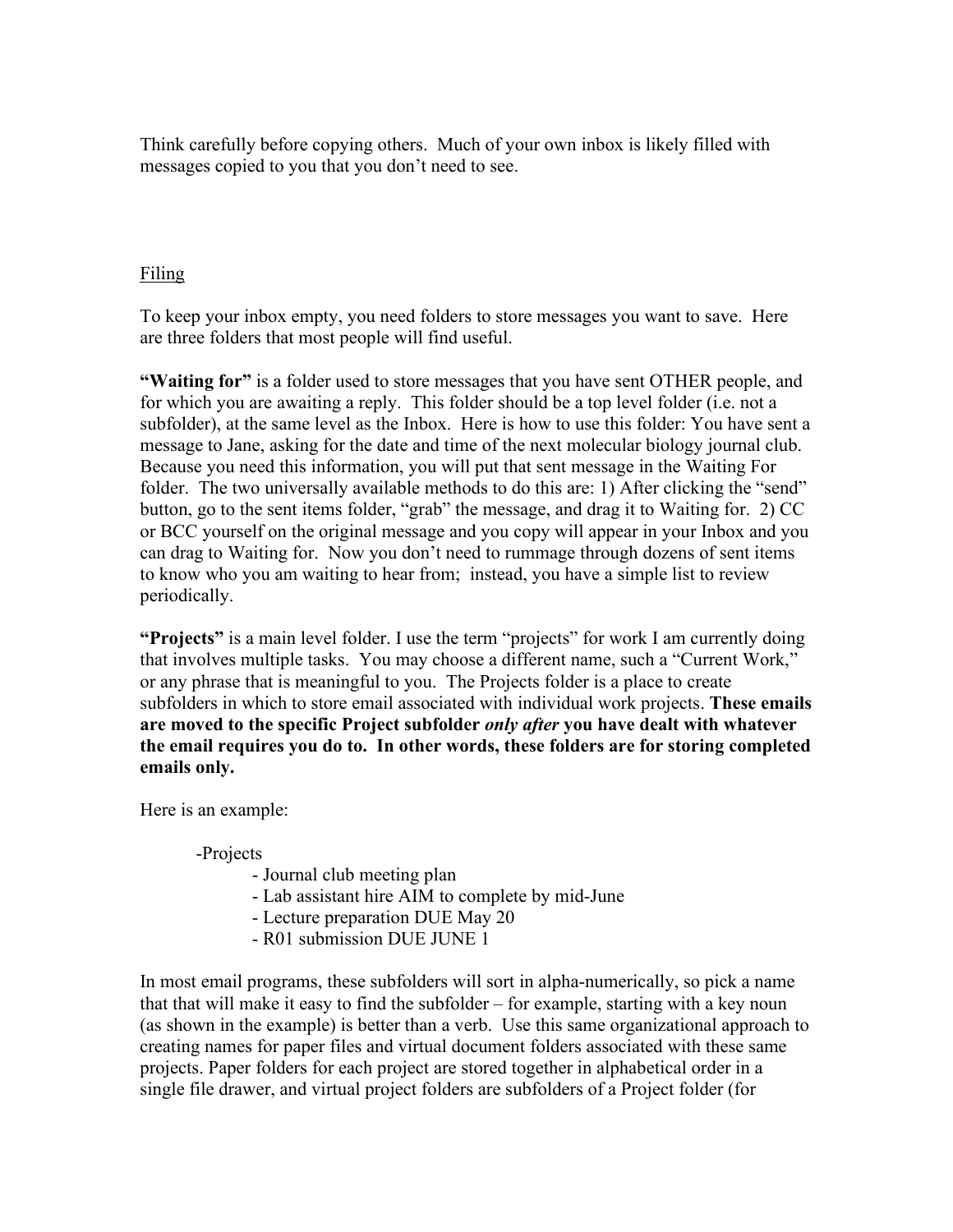example, in MyDocuments). Name each subfolder (e-mail, paper, virtual) with the *same project* name – and you will never misplace project materials again.

**"Reference"** is a third mainline folder for messages that you want to keep, but that are *not* part of any active project work. The internal organization of this folder can be organized by topical subfolders, or not. The search function of both Outlook and Gmail is generally robust enough to find most needed old e-mails quickly, allowing you to "dump" these messages in to a single file. In fact, the emerging literature on how to most quickly find a stored email suggests that "search" is faster in most cases than using topical folders, so you may want to move toward that approach for non-project associated messages.

Newer versions of Outlook and Gmail have a built-in version of this single folder called the "archive" folder. This is not to be confused with the long available "archiving" process. Instead, the Archive is a single folder in your Inbox server space. Both Outlook (all platforms) and Gmail have an icon in the "ribbon" section of the email view that will automatically move the selected message to that folder. Because this folder is like any other, it can be searched or scanned to find what you need.

## Work style

Here is where the rubber meets the road: how to get through that inbox quickly and with minimal stress. The following are presented as "guidelines" rather than "rules" because you need to decide how each of these, as is or tweaked, works best for you.

**Guideline one.** Complete (or start) at least one important task each day *before* you look at e-mail. For example, edit the abstract for the poster submission that is due next week, or call your mentor to arrange a meeting to discuss your dissertation, or review your notes for the lecture you are giving later in the day. I was skeptical of this trick when I first heard it, but having used it for years, I guarantee that it changes the way you think about both your e-mail and your day. **Option:** You may be in a job where truly urgent messages greet you on most mornings. You can stick with the spirit of this guideline by doing an "urgency scan" first thing, dealing with truly urgent emails you find, and then moving on to do some important work.

**Guideline two**. Aim to deal with most of your email in batches, rather than one by one as they show up. Set a limit for the amount time you will spend in an email batch - 10 minutes, 30 minutes, two hours – depending on your day and needs; the crucial thing is to not get caught up in a never-ending session. Use a kitchen timer to help you to stop when you plan to. This method not only preserves your sanity, and prevents your day from being consumed with e-mail, but it also improves your efficiency in getting e-mail done your mind responds to the time limit by working faster in order to meet the deadline.

**Guideline three.** Work through your messages one at a time, starting with either the most recent or the oldest– and NO SKIPPING! At first this sounds painful, as you will be forced to confront issues and tasks that you would prefer to put off. However, the